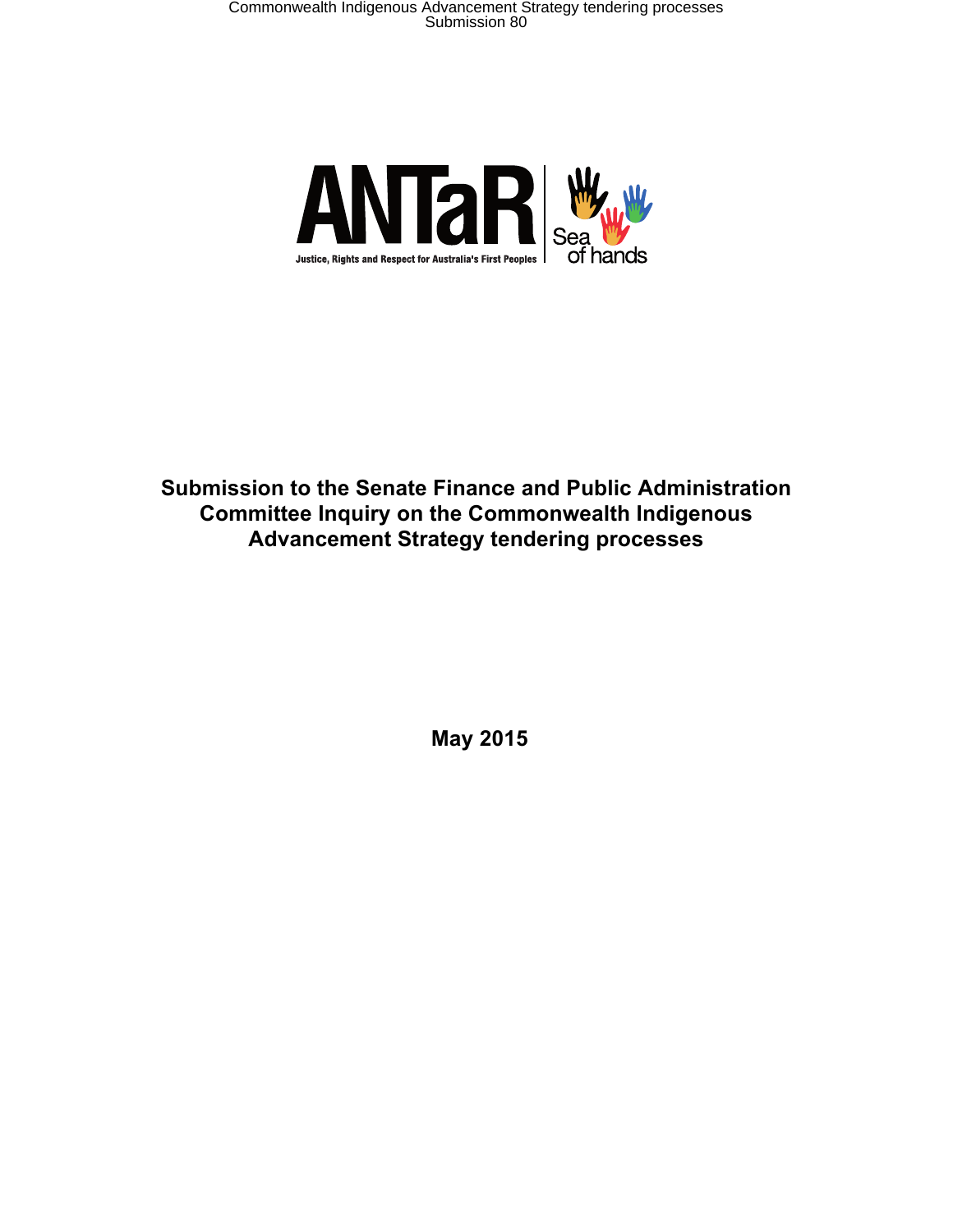ANTaR Submission to the Senate Finance and Public Administration Committee Inquiry on the Commonwealth Indigenous Advancement Strategy tendering processes

**Contact:**

**Andrew Meehan National Director** 

**Phone: (02) 9280 0060 Fax: (02) 9280 0061** www.antar.org.au **PO Box 77 Strawberry Hills NSW 2012**

#### **About ANTaR**

ANTaR is the pre-eminent non-Indigenous national advocacy organisation dedicated specifically to supporting the realisation of Justice, Rights and Respect for Aboriginal and Torres Strait Islander people.

ANTaR's focus is on the education and engagement of non-Indigenous Australians so that the rights and cultures of Aboriginal and Torres Strait Islander people are respected and affirmed across all sections of society.

ANTaR seeks to persuade governments, through advocacy, to show genuine leadership and build cross-party commitment to Aboriginal and Torres Strait Islander policy.

ANTaR works to generate in Australia a moral and legal recognition of, and respect for, the distinctive status of Aboriginal and Torres Strait Islander Australians as First Peoples.

ANTaR is a non-government, not-for-profit, community-based organisation.

ANTaR campaigns nationally on key issues such as constitutional recognition, justice, health equality, community development, and other significant issues.

ANTaR has been working with Aboriginal and Torres Strait Islander organisations and leaders on rights and reconciliation issues since 1997.

ANTaR believes that it is self evident that Aboriginal and Torres Strait Islander Peoples are entitled to the full realisation of their rights as articulated in relevant human rights treaties, including the *Universal Declaration of Human Rights* and specifically the *United Nations Declaration on the Rights of Indigenous Peoples*.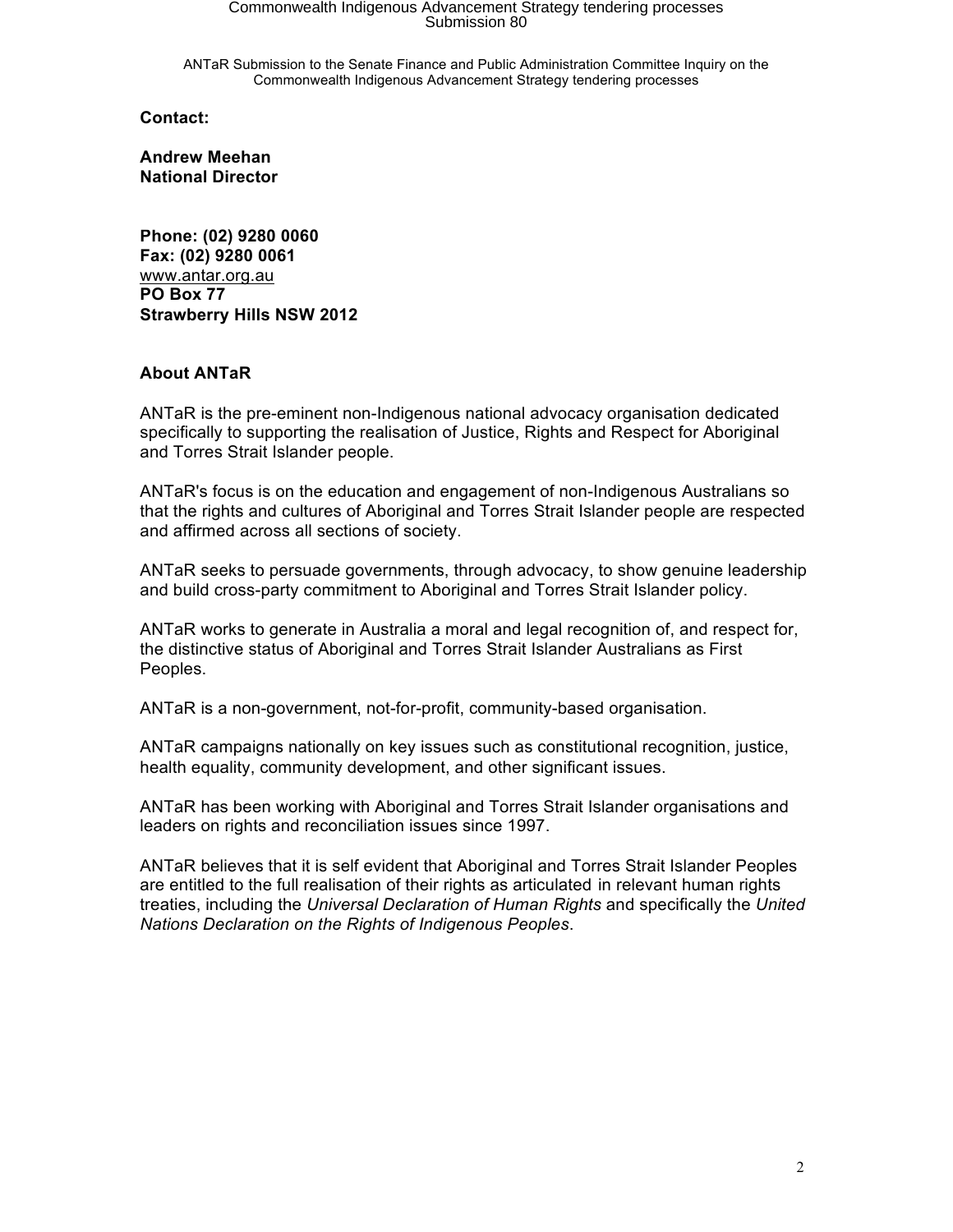ANTaR Submission to the Senate Finance and Public Administration Committee Inquiry on the Commonwealth Indigenous Advancement Strategy tendering processes

### **Introduction**

- 1. ANTaR welcomes the opportunity to make a submission to the Submission to the Senate Finance and Public Administration Committee Inquiry on the Commonwealth Indigenous Advancement Strategy tendering processes.
- 2. ANTaR supports government approaches that demonstrate a commitment to selfdetermination and community empowerment, and place Aboriginal and Torres Strait Islander views at the centre of the policy making process.
- 3. ANTaR notes that governments have often recognized the importance of engagement with Aboriginal and Torres Strait Islander people as central to better outcomes, yet have rarely delivered adequate or appropriate engagement.
- 4. ANTaR is particularly concerned that engagement in the development of the Indigenous Advancement Strategy (IAS) and ensuing competitive tendering process was absent.
- 5. We believe that such a major whole of portfolio change of direction warranted an extensive consultation period with Aboriginal and Torres Strait Islander people, including to ascertain whether such a large change was required in the first place, and secondly whether the a competitive tendering process for the portfolio was an appropriate way to fund programs.

### **Recommendations**

Recommendation 1: *That the Federal Government review the Indigenous Advancement Strategy with a particular focus on:*

- the views of Aboriginal and Torres Strait Islander organisations;
- *submissions made to this inquiry; and*
- *consultation with Aboriginal and Torres Strait Islander people and their representatives.*

Recommendation 2: *That the Federal Government ensure that any future IAS funding processes are developed in genuine consultation with Aboriginal and Torres Strait Islander people and their representatives.* 

Recommendation 3: *That the Federal Government make the service footprint developed for each regional area by PM&C publicly available, and work with Aboriginal and Torres Strait Islander representatives to identify and fill gaps in this footprint.* 

Recommendation 4: *That the Federal Government work to ensure that there is a robust process for establishing community need that involves:* 

- *engagement with communities in each region*
- *engagement with organisations and services operating in those communities; and*
- *engagement with Aboriginal and Torres Strait Islander sector peaks and representative bodies.*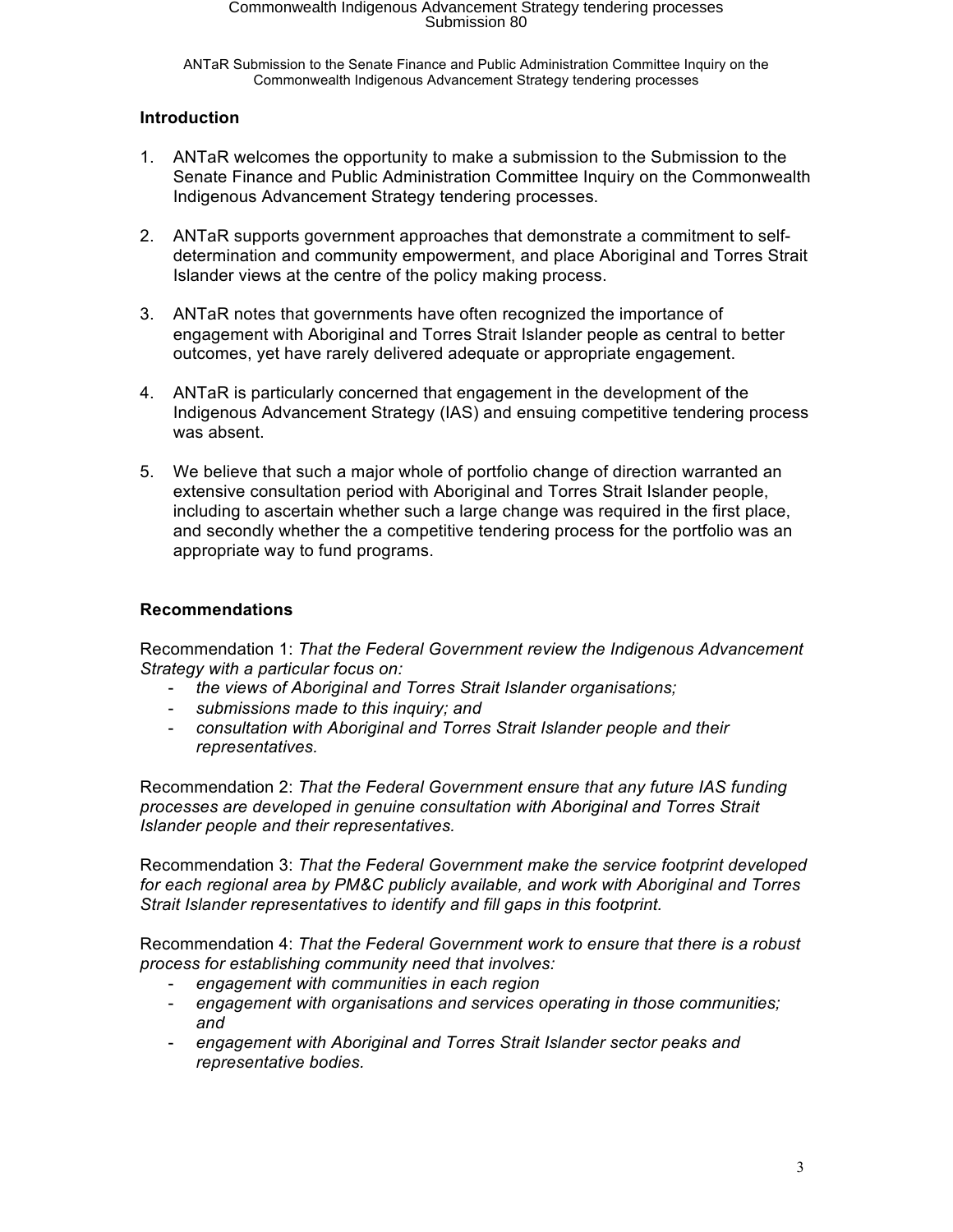ANTaR Submission to the Senate Finance and Public Administration Committee Inquiry on the Commonwealth Indigenous Advancement Strategy tendering processes Recommendation 5: *That the Federal Government ensures that any future funding process does not disadvantage smaller Aboriginal community controlled organisations, but instead prioritises support for such organisations.*

Recommendation 6: *That the Federal Government remove any stipulation in funding agreements that require organisations not to engage in advocacy, campaigning, law reform or policy development.* 

Recommendation 7: *That the Federal Government provide longer term certainty for Aboriginal and Torres Strait Islander organisations that are funded, and ensure that funding cuts made in the 2014 Federal Budget are reinvested in Indigenous Affairs.* 

### **Engagement**

- 6. The Federal Government has recognised the importance of engagement with Aboriginal and Torres Strait Islander people.<sup>1</sup>
- 7. The Aboriginal and Torres Strait Islander Social Justice Commissioner in his 2014 Social Justice Report, reported that<sup>2</sup>:

*"…the cuts and the radical overhaul of both Indigenous specific and mainstream programs and services were planned with little or no input from Aboriginal and Torres Strait Islander peoples, their leaders or their respective organisations."*

- 8. The lack of engagement is of serious concern and has undoubtedly amplified the sense of uncertainty and anxiety among many Aboriginal and Torres Strait Islander people and organisations about whether various services and organisations would continue to be funded through the IAS process.
- 9. Concern with the lack of engagement about such a major overhaul of Indigenous Affairs through the IAS process was compounded by the cuts of \$534 million to Indigenous Affairs in the 2014. Again, as the Commissioner reported<sup>3</sup>:

*"…the absence of clarity about how the proposed budget measures will be implemented, and the consequent impact on Aboriginal and Torres Strait Islander peoples, services and organisations, is a matter of considerable concern."*

10. ANTaR believes that for any approach to be successful and have legitimacy in Indigenous Affairs it must involve genuine engagement with Aboriginal and Torres Strait Islander people in all stages of the policy process - design, delivery, monitoring and evaluation. This view has been supported by countless academics and practitioners as well as recognized by consecutive governments.

Recommendation 1: *That the Federal Government review the Indigenous Advancement Strategy with a particular focus on:*

- *the views of Aboriginal and Torres Strait Islander organisations;*
- *submissions made to this inquiry; and*

<sup>&</sup>lt;sup>1</sup> Abbott calls for new era of engagement with indigenous Australia, Sydney Morning Herald, 10 August <sup>2</sup> Aboriginal and Torres Strait Islander Social Justice Commissioner Social Justice Report 2014, p23, available at https://www.humanrights.gov.au/our-work/aboriginal-and-torres-strait-islander-socialjustice/publications/social-justice-and-nati-0 (viewed 18 May 2015)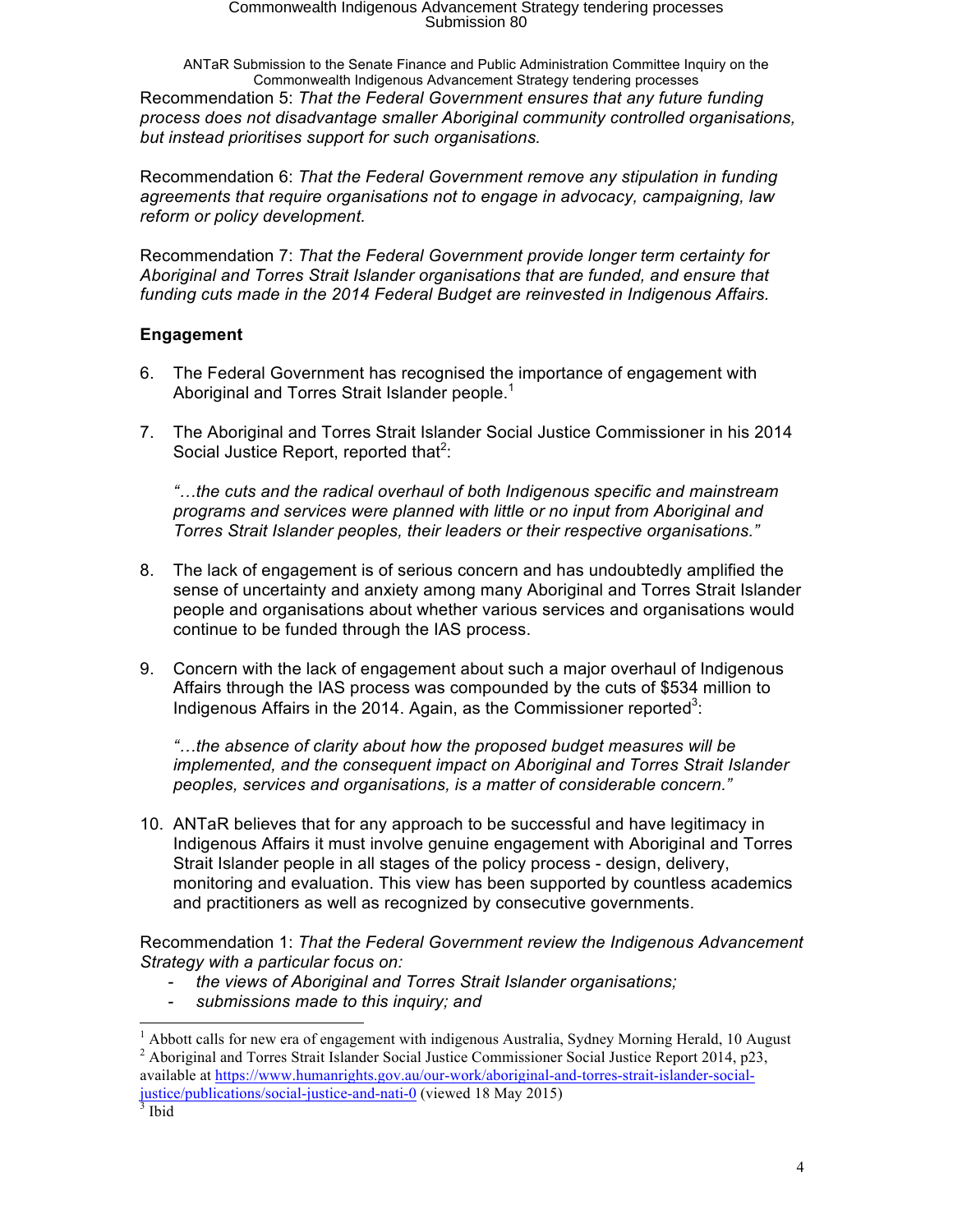ANTaR Submission to the Senate Finance and Public Administration Committee Inquiry on the Commonwealth Indigenous Advancement Strategy tendering processes

- *consultation with Aboriginal and Torres Strait Islander people and their representatives.* 

Recommendation 2: *That the Federal Government ensure that any future IAS funding processes are developed in genuine consultation with Aboriginal and Torres Strait Islander people and their representatives.* 

### **Community need**

- 11. ANTaR is concerned about the extent of the process used to establish community need, particularly the extent to which Aboriginal and Torres Strait Islander people were engaged in establishing need, including any unfilled services gaps or duplication.
- 12. While ANTaR notes that there is also a 'demand driven' and 'ad hoc' funding process alongside the IAS competitive tendering process, it is nonetheless difficult to see how a competitive tendering process is able to meet community need in a targeted and appropriate manner.
- 13. The IAS competitive tendering round has strongly relied on an assessment process to make decisions on what range of services are needed to address community need. It does not, in and of itself, account for service gaps in the range of organisations that might compete for funding.
- 14. ANTaR believes that a robust process for establishing community need that involves strong engagement with the communities is critical. A further process following the competitive tendering round of funding would also be needed to fill service gaps that weren't tendered for. This further process should be open, transparent and readily understood.
- 15. ANTaR understands that the Dept. of Prime Minister and Cabinet prepared regional profiles of what services were provided for in each region, including what their needs were, what was currently funded, and where the gaps were at the regional level.
- 16. ANTaR is concerned that there doesn't appear to have been a structured approach to engaging with communities in each region on their particular needs or whether they felt there were needs that are unmet.

Recommendation 3: *That the Federal Government make the service footprint developed for each regional area by PM&C publicly available, and work with Aboriginal and Torres Strait Islander representatives to identify and fill gaps in this footprint.* 

Recommendation 4: *That the Federal Government work to ensure that there is a robust process for establishing community need that at a minimum involves:* 

- *engagement with communities in each region*
- *engagement with organisations and services operating in those communities; and*
- *engagement with Aboriginal and Torres Strait Islander sector peaks and representative bodies.*